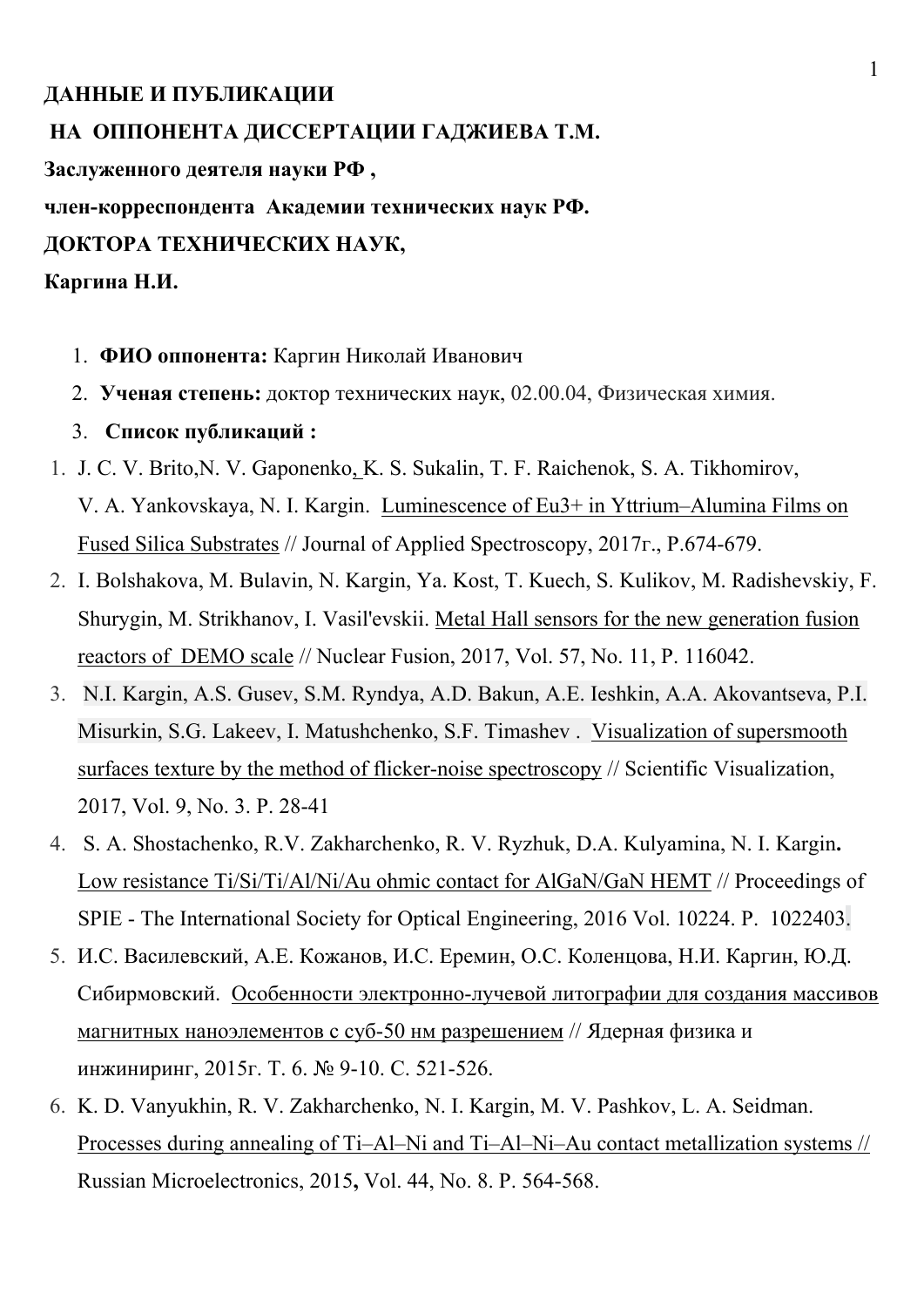- 7. A.Ieshkin,Y.Ermakov,V.Chernysh,I.Ivanov,I.Kryukov,K.Alekseev,N.Kargin,Z.Insepov. C omputer simulation and visualization of supersonic jet for gas cluster equipment // Nuclear Instruments and Methods in Physics Research, Section A: Accelerators, Spectrometers, Detectors and Associated Equipment, 2015, Vol. 795, P. 395-398.
- 8. E. A. Bondarenko, A. A. Skomorokhov, N. I. Kargin, A. S. Gusev. S. M. Ryndya. Study of the photoluminescence properties of crystal phosphors SrTiO3:Pr3+ and SrTiO3:Pr3+, Al // Optics and Spectroscopy, 2015 Vol. 118, No. 5, P. 729-734.
- 9. K.S.Grishakov,V.F.Elesin, R.V.Ryzhuk, N.I.Kargin, S.V.Minnebaev. Effect of diamond and graphene heat spreaders on characteristics of AlGaN/GaN HEMT // Physics Procedia, 2015. Vol. 72. P. 460-464.
- 10.S.M. Ryndya, N.I. Kargin, A.S. Gusev, E.P.Pavlova. PLD grown 3C-SiC thin films on Si: Morphology and structure. // Materials Science Forum, 2015г. Vol. 821-823. P. 213-216.
- 11.S. A.Shostachenko,K. D.Vanukhin, R.V.Ryzhuk, M.M.Maslov, K. P.Katin, R. V.Zakharchenko, S.V.Minnebaev, N. I.Kargin. Schottky-to-ohmic behavior in annealed Ti/Si/Ti/Al/Ni/Au on AlGaN/GaN. // Physics Procedia, 2015 Vol. 72. P. 419-424.
- 12. A. N. Vinichenko, V. P. Gladkov, N. I. Kargin, M. N. Strikhanov, I. S. Vasilevskii. Increase of the electron mobility in HEMT heterostructures with composite spacers containing AlAs nanolayers // Semiconductors, 2014, Vol. 48, No. 12. P. 1619-1625 .
- 13.I. S. Vasilevskii, A. N. Vinichenko, M. M. Grekhov, V. P. Gladkov, N. I. Kargin, M. N. Strikhanov. Technology and electronic properties of PHEMT AlGaAs/Iny(z)Ga1 y(z)As/GaAs compositionally graded quantum wells // Semiconductors, 2014 Vol. 48, No. 9. P. 1226-1232.
- 14.A. S. Gusev, S. M. Ryndya, N. I. Kargin, D. V. Averyanov, E. P. Pavlova. Structural analysis of PLD grown 3C-SiC thin films on Si. // Journal of Surface Investigation, 2014 Vol. 8, No. 6. P. 1221-1229.
- 15. **K. D. Vanyukhin, R. V. Zakharchenko, N. I. Kargin, L. A. Seidman.Technological features of the formation of transparent conductive contacts of ITO film for LEDs based on gallium nitride. // Russian Microelectronics, 2014 Vol. 8, No. 43. P. 569-574**

### **4. Полное наименование организации:** Федеральное государственное автономное

образовательное учреждение высшего образования «Национальный исследовательский

ядерный университет «МИФИ»

### **5. Занимаемая должность:**

Директор Института нанотехнологий в электронике, спинтронике и фотонике

Профессор: Отделение нанотехнологий в электронике, спинтронике и фотонике офиса образовательных программ, Институт нанотехнологий в электронике, спинтронике и фотонике.